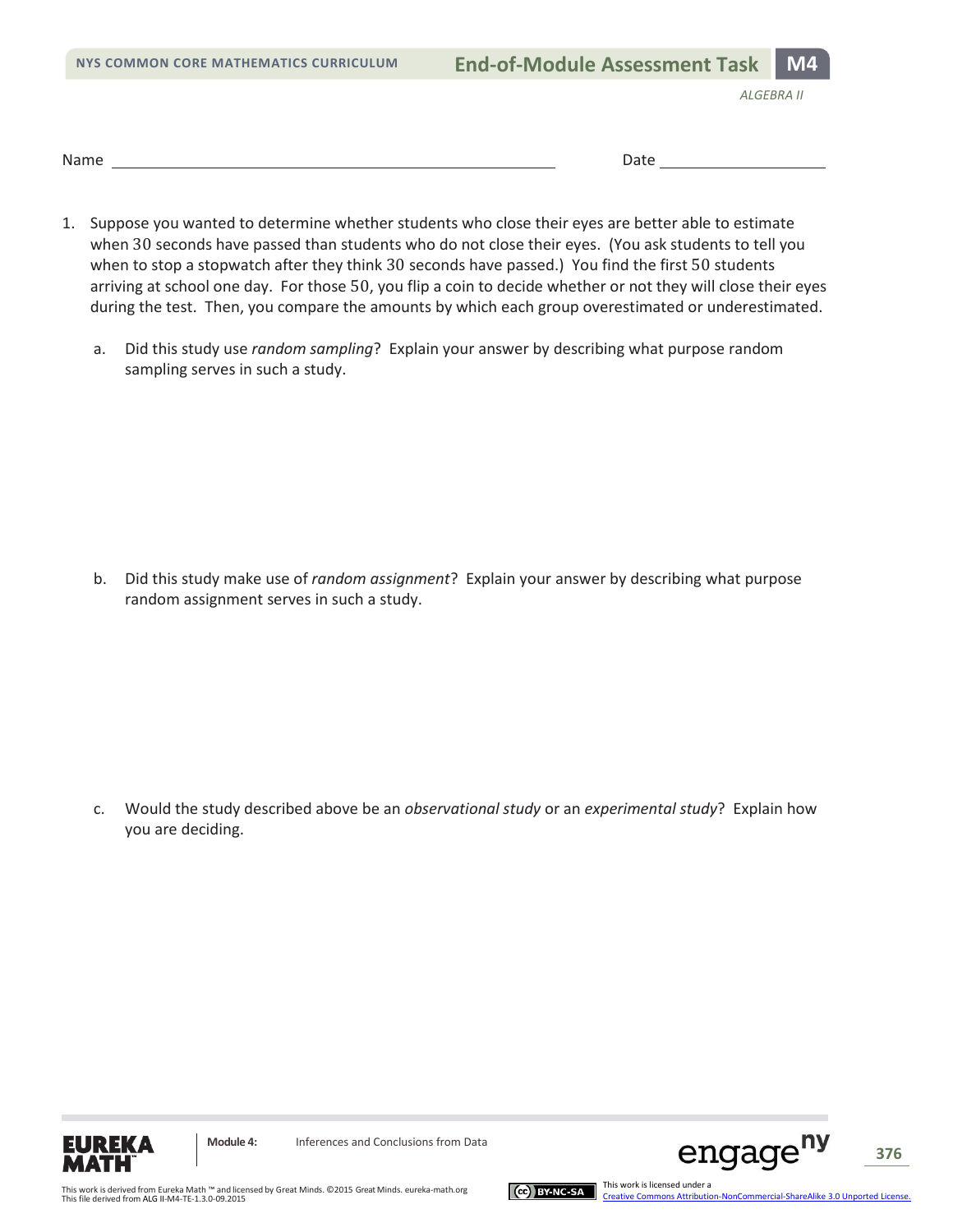2. A Gallup poll conducted July 10–14, 2013, asked a random sample of U.S. adults: "How much attention do you pay to the nutritional information that is printed on restaurant menus or posted in restaurants, including calories and sugar and fat content?" The sample results were that 43% of the respondents said they pay a "fair amount" or a "great deal" of attention. Suppose there had been 500 people in the study.

The following graph displays the results from 1,000 random samples (each with sample size 500) from a very large population where 50% of respondents "pay some attention" and 50% "pay little or no attention."



a. Based on the simulation results above, are the sample data (43% responding "pay some attention") consistent with the simulation? In other words, do these results cause you to question whether the population is 50/50 on this issue? Explain.

Do you believe it is reasonable to generalize the results from this study to all U.S. adults? Explain.





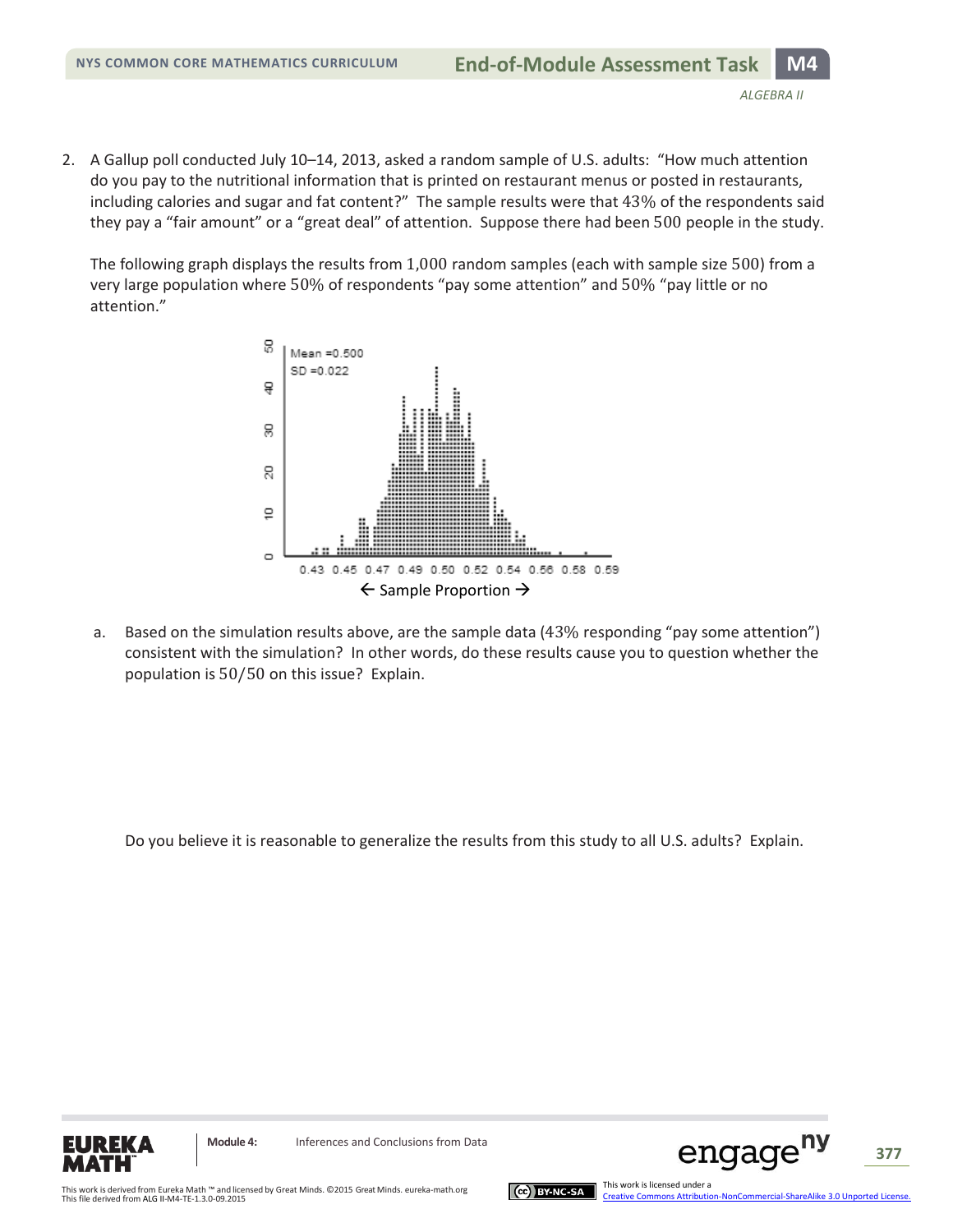Suppose Gallup plans to conduct a new poll of a random sample of 1,000 U.S. adults on an issue where the population is evenly split between two responses. The following graph displays the results from 2,000 random samples (each with sample size 1,000) from such a population.



b. Based on these simulation results, estimate the expected margin of error for the Gallup poll. Explain how you developed your estimate.

c. Suppose the study used a sample size of 2,000 instead of 1,000. Would you expect the margin of error to be larger or smaller?





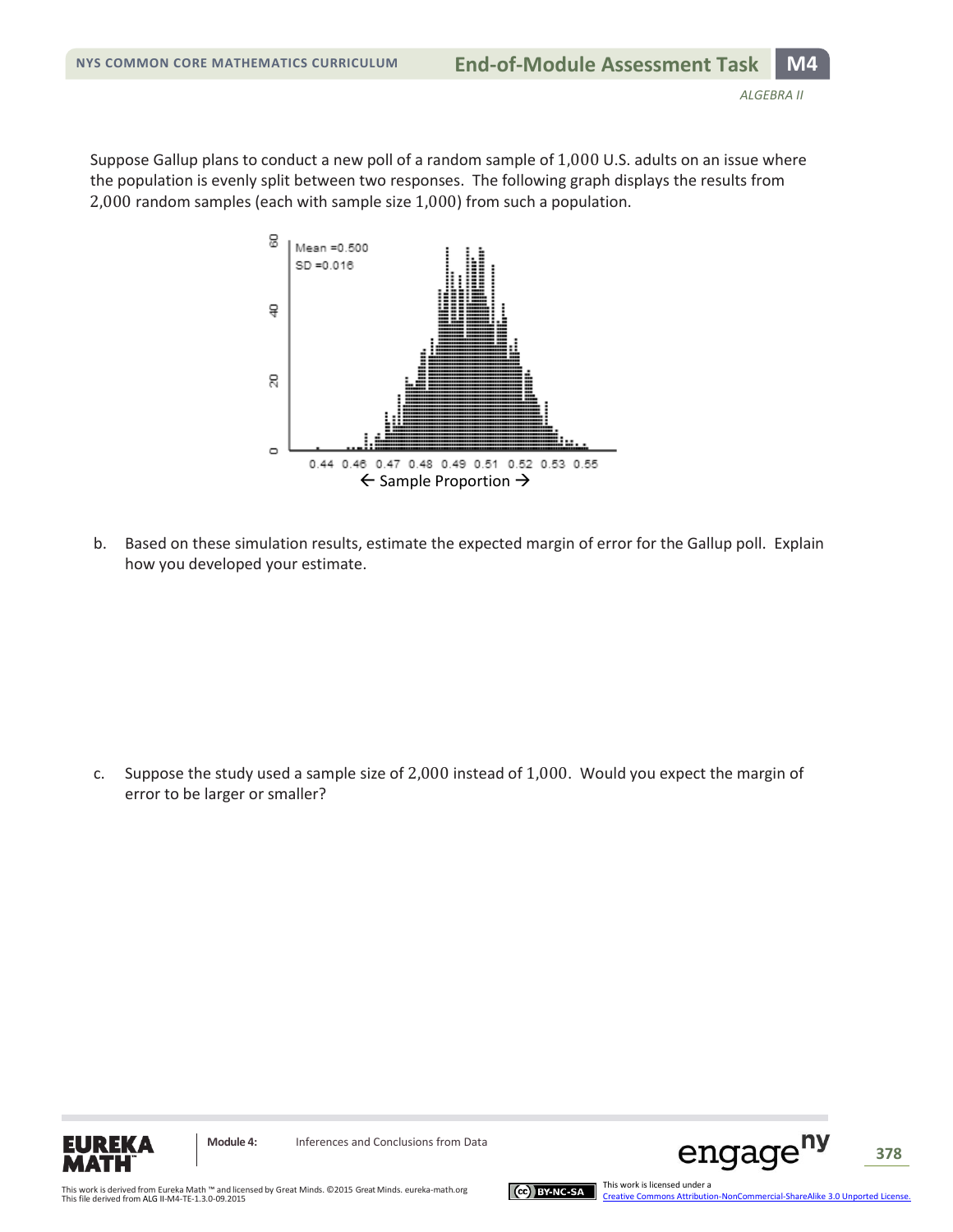3. A randomized experiment compared the reaction time (in milliseconds) for subjects who had been sleep deprived (group 1) and subjects who had not (group 2).



- a. Based on the above output, for which group would it be more reasonable to use a normal curve to model the reaction time distribution? Justify your choice.
- b. The difference in means is  $14.38 9.50 = 4.88$ . One of the researchers claims that the reaction time if you are sleep deprived is 5 ms greater than the reaction time if you are not sleep deprived. Explain one reason why this claim is potentially misleading.

c. Describe how to carry out a simulation analysis to determine whether the mean reaction time for group 1 is significantly larger than the mean reaction time for group 2.



**Module 4:** Inferences and Conclusions from Data





engage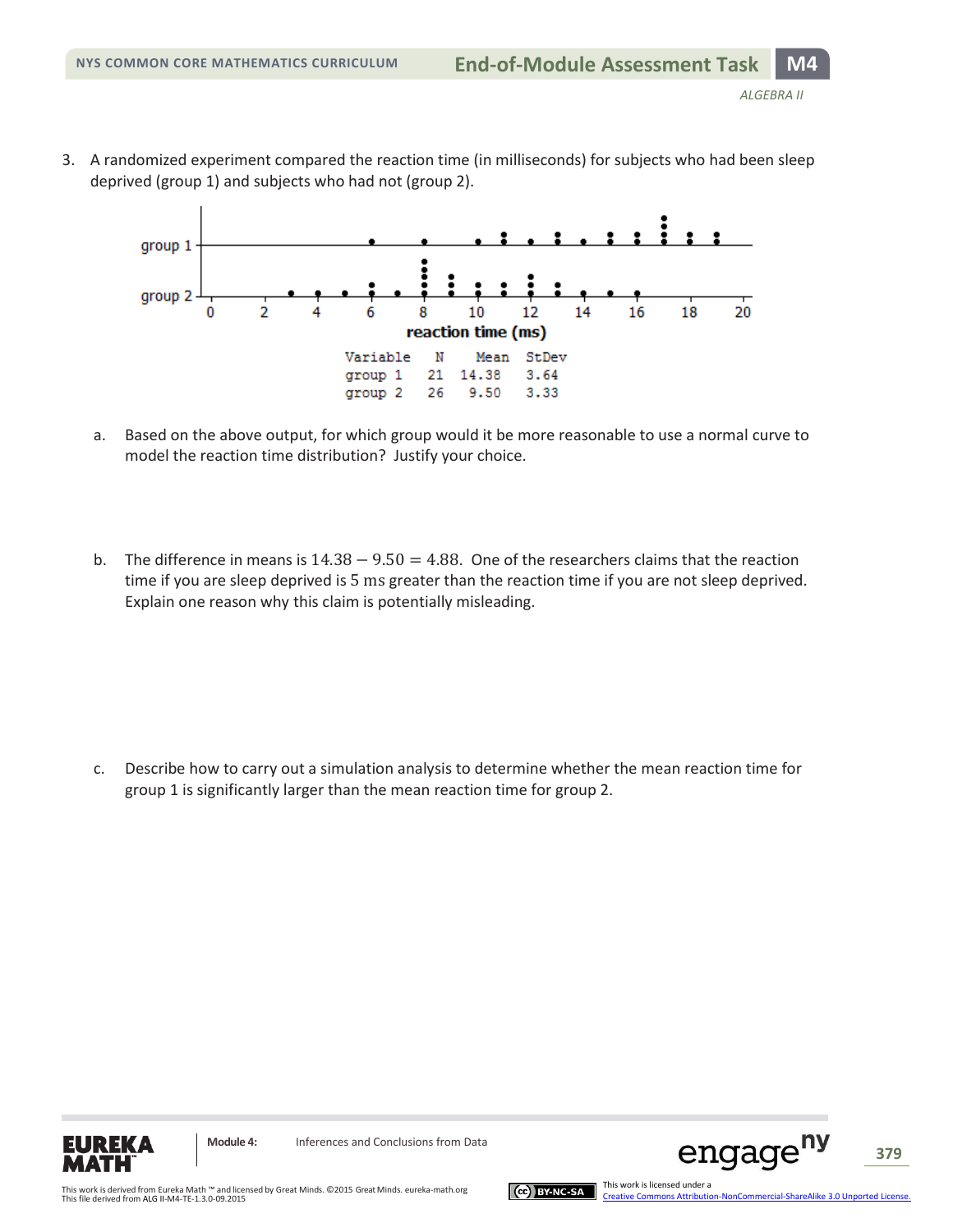d. The graph below displays the results of 100 repetitions of a simulation to investigate the difference in sample means when there is no real difference in the treatment means. Use this graph to determine whether the observed mean reaction time for group 1 is significantly larger than the observed mean reaction time for group 2. Explain your reasoning.







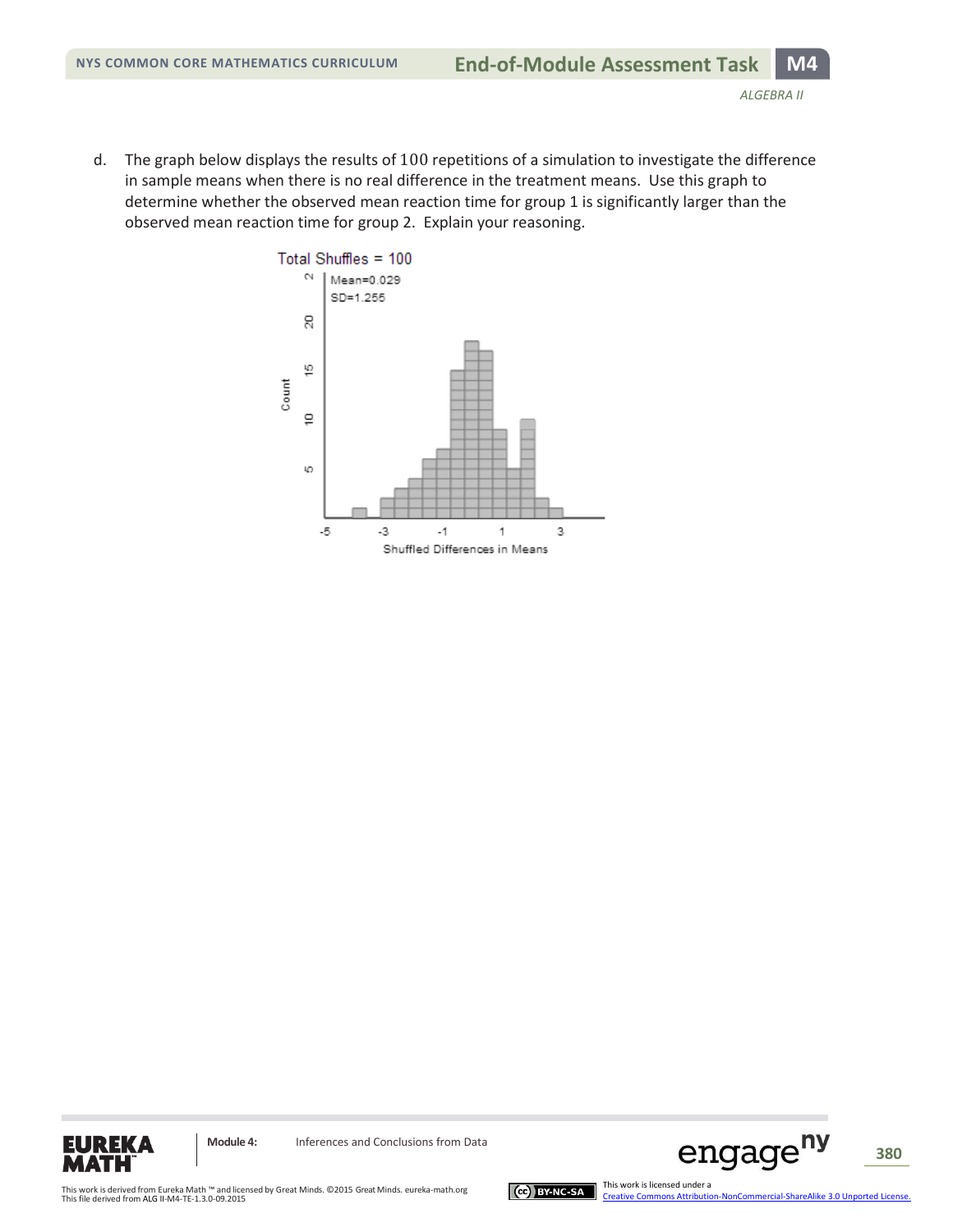*ALGEBRA II*

| <b>A Progression Toward Mastery</b>   |                 |                                                                                                                                                                |                                                                                                                                                              |                                                                                                                                                                                                                                                                                                       |                                                                                                                                                                        |  |
|---------------------------------------|-----------------|----------------------------------------------------------------------------------------------------------------------------------------------------------------|--------------------------------------------------------------------------------------------------------------------------------------------------------------|-------------------------------------------------------------------------------------------------------------------------------------------------------------------------------------------------------------------------------------------------------------------------------------------------------|------------------------------------------------------------------------------------------------------------------------------------------------------------------------|--|
| <b>Assessment</b><br><b>Task Item</b> |                 | STEP <sub>1</sub><br><b>Missing or</b><br>incorrect answer<br>and little evidence<br>of reasoning or<br>application of<br>mathematics to<br>solve the problem. | STEP <sub>2</sub><br><b>Missing or</b><br>incorrect answer<br>but evidence of<br>some reasoning or<br>application of<br>mathematics to<br>solve the problem. | STEP <sub>3</sub><br>A correct answer<br>with some<br>evidence of<br>reasoning or<br>application of<br>mathematics to<br>solve the problem.<br><b>OR</b><br>An incorrect<br>answer with<br>substantial<br>evidence of solid<br>reasoning or<br>application of<br>mathematics to<br>solve the problem. | STEP <sub>4</sub><br>A correct answer<br>supported by<br>substantial<br>evidence of solid<br>reasoning or<br>application of<br>mathematics to<br>solve the problem.    |  |
| $\mathbf{1}$                          | a<br>$S-IC.B.3$ | Student provides an<br>answer that is not<br>germane to the design<br>of the study.                                                                            | Student confuses<br>random sampling with<br>other random forms<br>such as random<br>assignment.                                                              | Student indicates that<br>the study did not use<br>random sampling, but<br>the description of the<br>purpose of random<br>sampling is inadequate<br>(e.g., to draw cause-<br>and-effect conclusions).                                                                                                 | Student indicates that<br>the study did not use<br>random sampling and<br>describes the purpose<br>as obtaining a<br>representative sample.                            |  |
|                                       | b<br>$S-IC.B.3$ | Student provides an<br>answer that is not<br>germane to the design<br>of the study.                                                                            | Student confuses<br>random assignment<br>with other random<br>methods such as<br>random sampling.                                                            | Student indicates that<br>the study did use<br>random assignment,<br>but the description of<br>the purpose is<br>inadequate (e.g., only<br>to draw cause-and-<br>effect conclusions but<br>with no explanation<br>why that works).                                                                    | Student indicates that<br>the study did use<br>random assignment and<br>describes the purpose<br>in terms of balancing<br>out confounding<br>variables.                |  |
|                                       | C<br>$S-IC.B.3$ | Student is not<br>consistent with a choice<br>between the two types<br>of studies.                                                                             | Student identifies the<br>study as observational,<br>and/or the justification<br>contradicts student's<br>choice.                                            | Student identifies the<br>study as experimental,<br>but the justification is<br>inadequate (e.g., "They<br>controlled variables").                                                                                                                                                                    | Student identifies the<br>study as experimental<br>and justifies based on<br>the imposition of the<br>eyes being open or<br>closed and/or use in<br>random assignment. |  |



**Module 4:** Inferences and Conclusions from Data



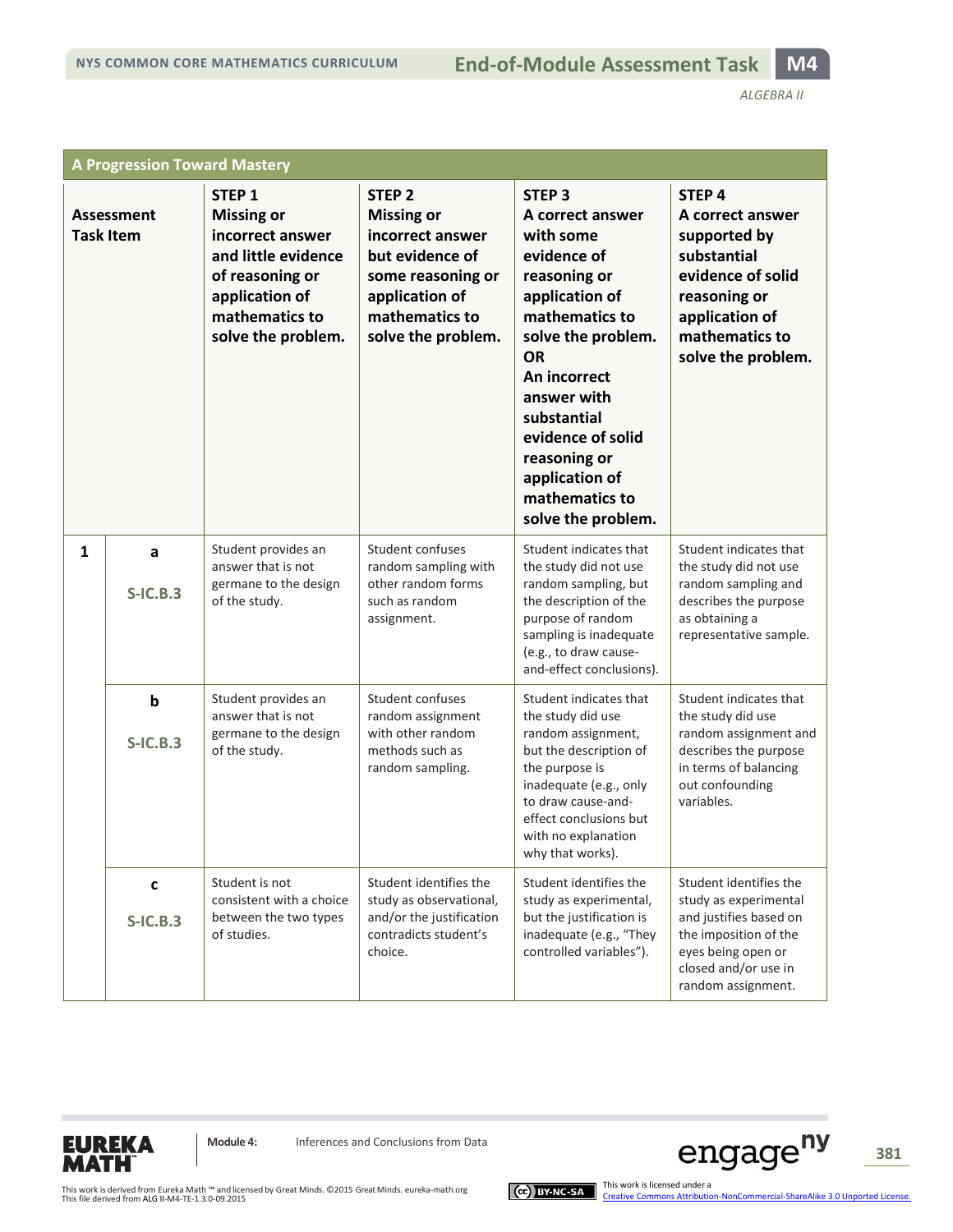| $\overline{2}$ | a<br>$S-IC.A.2$                 | Student makes no use<br>of the simulated<br>distribution.                                                                                          | Student answers no<br>because the center of<br>the simulated<br>distribution is close to<br>0.50.                                                                                                      | Student attempts to<br>integrate information<br>from the graph and the<br>observed statistic, but<br>the response is<br>inconsistent (e.g., "0.43<br>is on the graph, so<br>I believe the population<br>is 50/50"), or the<br>response is too<br>definitive (e.g., "We<br>have proven that the<br>population cannot be<br>$50/50$ "). | Student uses the<br>observed statistic (0.43)<br>and the simulated<br>distribution to address<br>the question of whether<br>the population is 50/50<br>(e.g., "Yes, because<br>0.43 is far in the tail of<br>this distribution"). |
|----------------|---------------------------------|----------------------------------------------------------------------------------------------------------------------------------------------------|--------------------------------------------------------------------------------------------------------------------------------------------------------------------------------------------------------|---------------------------------------------------------------------------------------------------------------------------------------------------------------------------------------------------------------------------------------------------------------------------------------------------------------------------------------|-----------------------------------------------------------------------------------------------------------------------------------------------------------------------------------------------------------------------------------|
|                | $\mathbf b$<br>$S-IC.A.1$       | Student does not<br>include statistical<br>justification (e.g., "I was<br>not surveyed," or<br>anecdotal evidence<br>about who pays<br>attention). | Student says no based<br>on the sample size<br>being too small or that<br>only adults were<br>surveyed or says the<br>task of representing the<br>entire population is too<br>difficult.               | Student attempts to use<br>the random sampling as<br>justification but is<br>concerned by the 43%<br>being too different from<br>50%.                                                                                                                                                                                                 | Student appeals to the<br>use of a random sample<br>of U.S. adults to argue<br>that it would be<br>appropriate to<br>generalize the results to<br>the larger population of<br>U.S. adults.                                        |
|                | $\mathbf c$<br><b>S-IC.B.4</b>  | Student does not<br>calculate a margin of<br>error but discusses<br>possible sampling or<br>nonsampling errors.                                    | Student reports a<br>margin of error, but it is<br>not clear how that value<br>is obtained, or uses an<br>incorrect method (e.g.,<br>the number 2) or claims<br>not enough information<br>is provided. | Student eyeballs that<br>most of the sample<br>proportions are within<br>0.3 of the mean.<br><b>OR</b><br>Student uses 1SD as<br>the margin of error or<br>uses $SD = 0.022$ from<br>the first graph.                                                                                                                                 | Student calculates<br>$2 \times SD = 0.032$ as the<br>margin of error.                                                                                                                                                            |
|                | $\mathsf{d}$<br><b>S-IC.B.4</b> | Student does not make<br>a claim about the<br>change in the margin of<br>error.                                                                    | Student expects the<br>margin of error to not<br>change or to increase<br>with the larger sample<br>size.                                                                                              | Student expects the<br>margin of error to be<br>smaller with the larger<br>sample size, but<br>student's explanation<br>reveals an inconsistency<br>in logic.                                                                                                                                                                         | Student expects the<br>margin of error to be<br>smaller with the larger<br>sample size.                                                                                                                                           |
| 3              | a<br><b>S-ID.A.4</b>            | Student does not<br>differentiate between<br>the two distributions.                                                                                | Student picks group 2<br>based on the mean<br>being closer to the<br>middle of the graph.                                                                                                              | Student picks group 1<br>and gives a statistical<br>argument such as<br>mean $-$ 3SD is too<br>close to zero for<br>group 2.                                                                                                                                                                                                          | Student picks group 2<br>based on the<br>symmetric, bell-shaped<br>nature of the<br>distribution.                                                                                                                                 |



**Module 4:** Inferences and Conclusions from Data



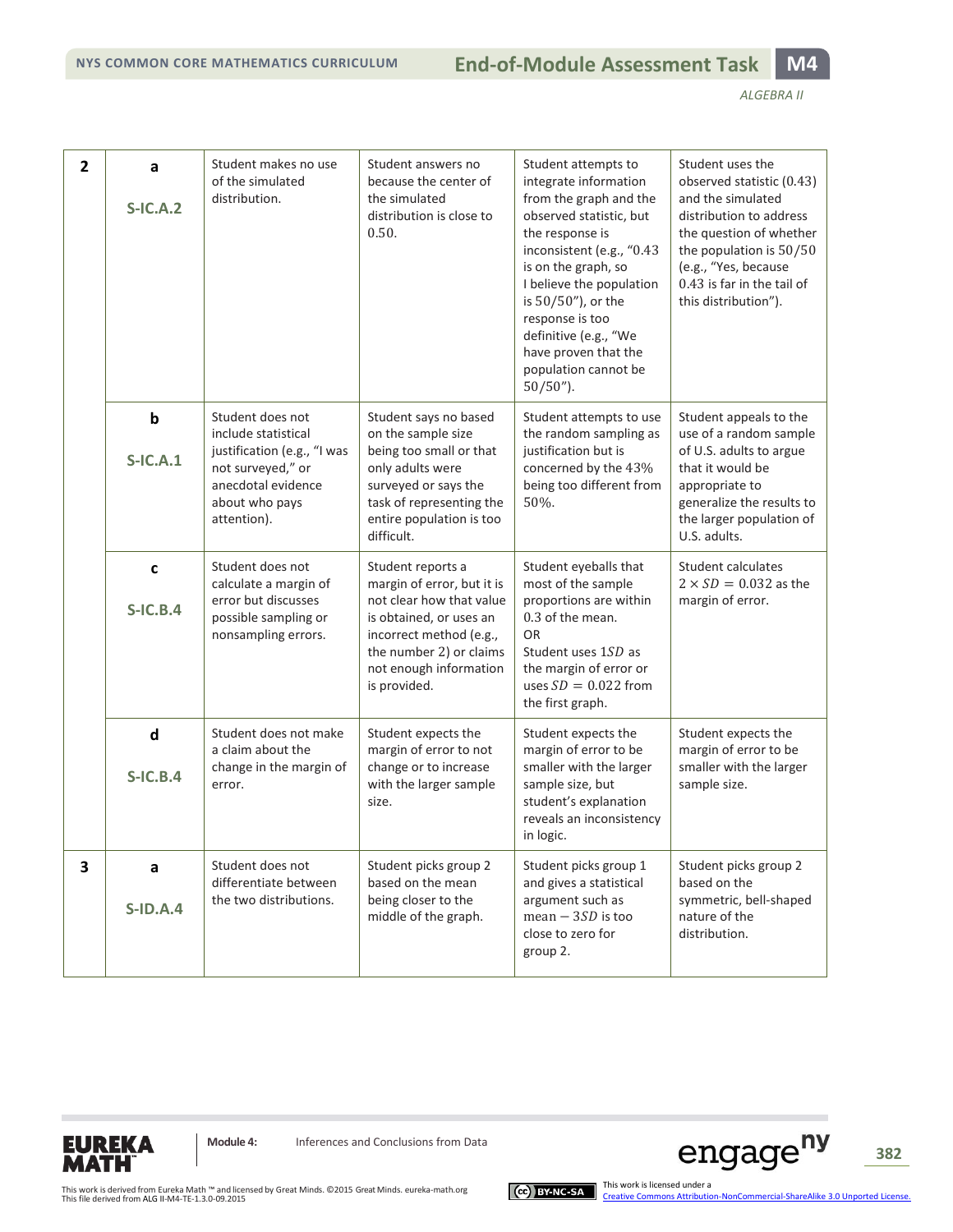|  | b<br>$S-IC.B.6$           | Student does not<br>describe a misleading<br>aspect to the claim. | Student focuses on<br>potential sampling or<br>nonsampling errors in<br>the data collection.                                                            | Student references the<br>skewed nature of group<br>1 and indicates that<br>means would not be an<br>appropriate<br>comparison.<br>OR<br>Student focuses on the<br>discrepancy between<br>4.88 and 5.                       | Student recognizes that<br>the statement does not<br>reflect that these means<br>are estimates. The<br>statement also mixes<br>mean and individual<br>reaction times.                                                                                                                                                                            |
|--|---------------------------|-------------------------------------------------------------------|---------------------------------------------------------------------------------------------------------------------------------------------------------|-----------------------------------------------------------------------------------------------------------------------------------------------------------------------------------------------------------------------------|--------------------------------------------------------------------------------------------------------------------------------------------------------------------------------------------------------------------------------------------------------------------------------------------------------------------------------------------------|
|  | $\mathbf c$<br>$S-IC.B.5$ | Student does not<br>describe a simulation<br>approach.            | Student focuses on<br>random sampling rather<br>than random<br>assignment, and it is not<br>clear on how a decision<br>of significance will be<br>made. | Student shows an<br>understanding of how<br>to use the simulation to<br>evaluate 4.88, but<br>details of the simulation<br>are not clear.                                                                                   | Student includes<br>random reassignment<br>of the reaction times to<br>two groups,<br>recomputing of the<br>difference in sample<br>means, and use of the<br>simulated distribution<br>to judge how unlikely a<br>result of 4.88 or more<br>extreme is to occur.<br>(How to use the<br>simulation results could<br>be described in<br>part (d).) |
|  | d<br>$S-IC.B.5$           | Student makes no use<br>of the simulated<br>distribution.         | Student answers no<br>because the center of<br>the simulated<br>distribution is close to<br>$\theta$ .                                                  | Student attempts to<br>integrate information<br>from the graph and the<br>observed statistic, but<br>the response is<br>inconsistent (e.g., "4.88<br>is not on the graph, so<br>there is not a significant<br>difference"). | Student uses the<br>observed statistic (4.88)<br>and the simulated<br>distribution to address<br>the question of<br>significance (e.g., "Yes,<br>because 4.88 is not<br>listed on the graph").                                                                                                                                                   |



**Module 4:** Inferences and Conclusions from Data

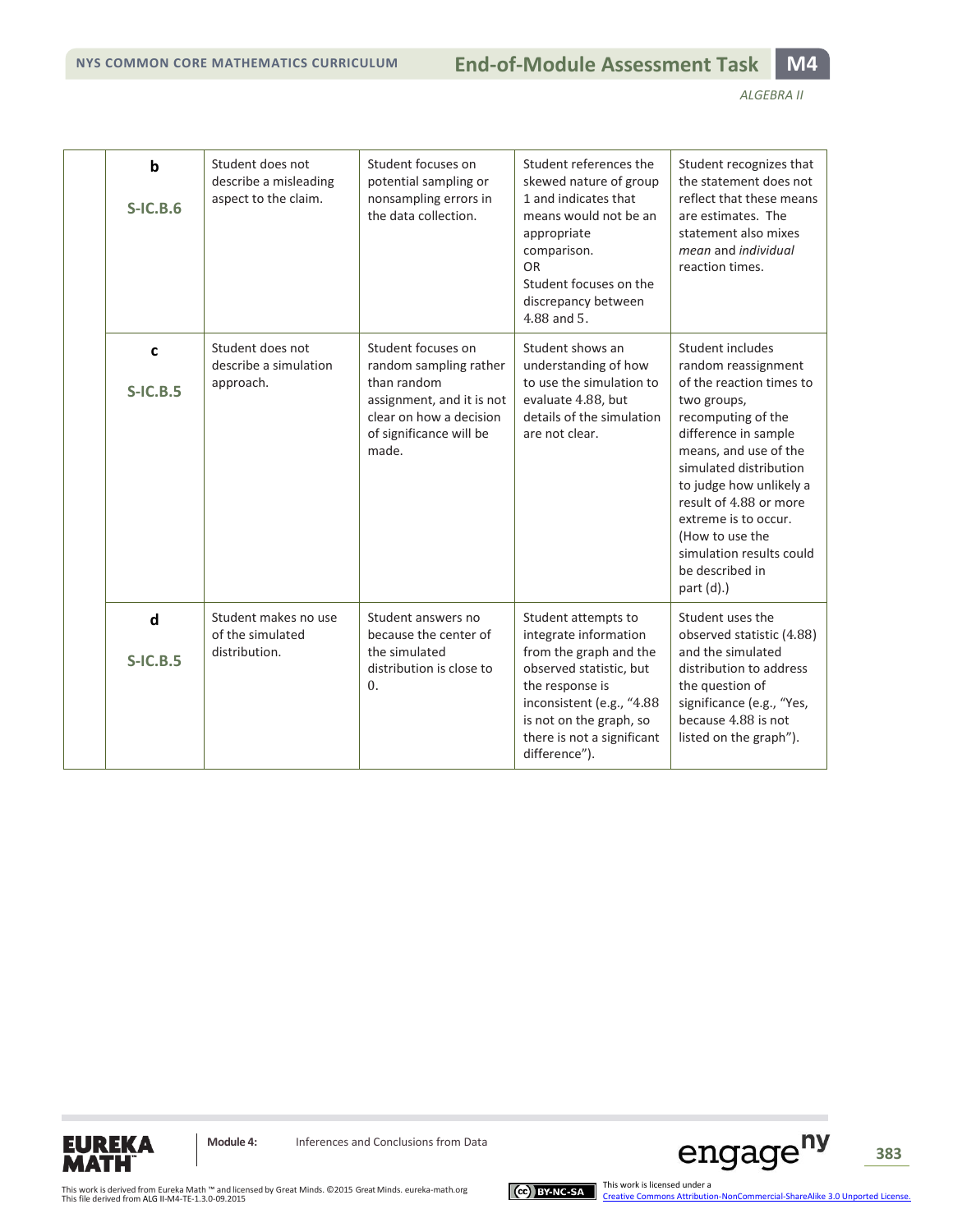*ALGEBRA II*

Name Date

- 1. Suppose you wanted to determine whether students who close their eyes are better able to estimate when 30 seconds have passed than students who do not close their eyes. (You ask students to tell you when to stop a stopwatch after they think 30 seconds have passed.) You find the first 50 students arriving at school one day. For those 50, you flip a coin to decide whether or not they will close their eyes during the test. Then, you compare the amounts by which each group overestimated or underestimated.
	- a. Did this study make use of *random sampling*? Explain your answer by describing what purpose random sampling serves in such a study.

No. This study used a convenience sample of the first 50 students arriving at school. A random sample would give us a better representative sample by giving all students an equal chance to be selected for the sample rather than only the early risers.

b. Did this study make use of *random assignment*? Explain your answer by describing what purpose random assignment serves in such a study.

Yes. A coin was flipped to decide in which treatment condition each student would be placed. The goal is to create two groups that are "equal" with respect to all potential confounding variables. This will allow us to potentially draw cause-and-effect conclusions between the two treatments (i.e., eyes open or closed).

c. Would the study described above be an *observational study* or an *experimental study*? Explain how you are deciding.

This is an experiment because the explanatory variable (i.e., eyes open or closed) was randomly imposed by the researcher. An observational study would not control which method students use but would rather let the students choose for themselves (and would not even be told of different possible strategies).





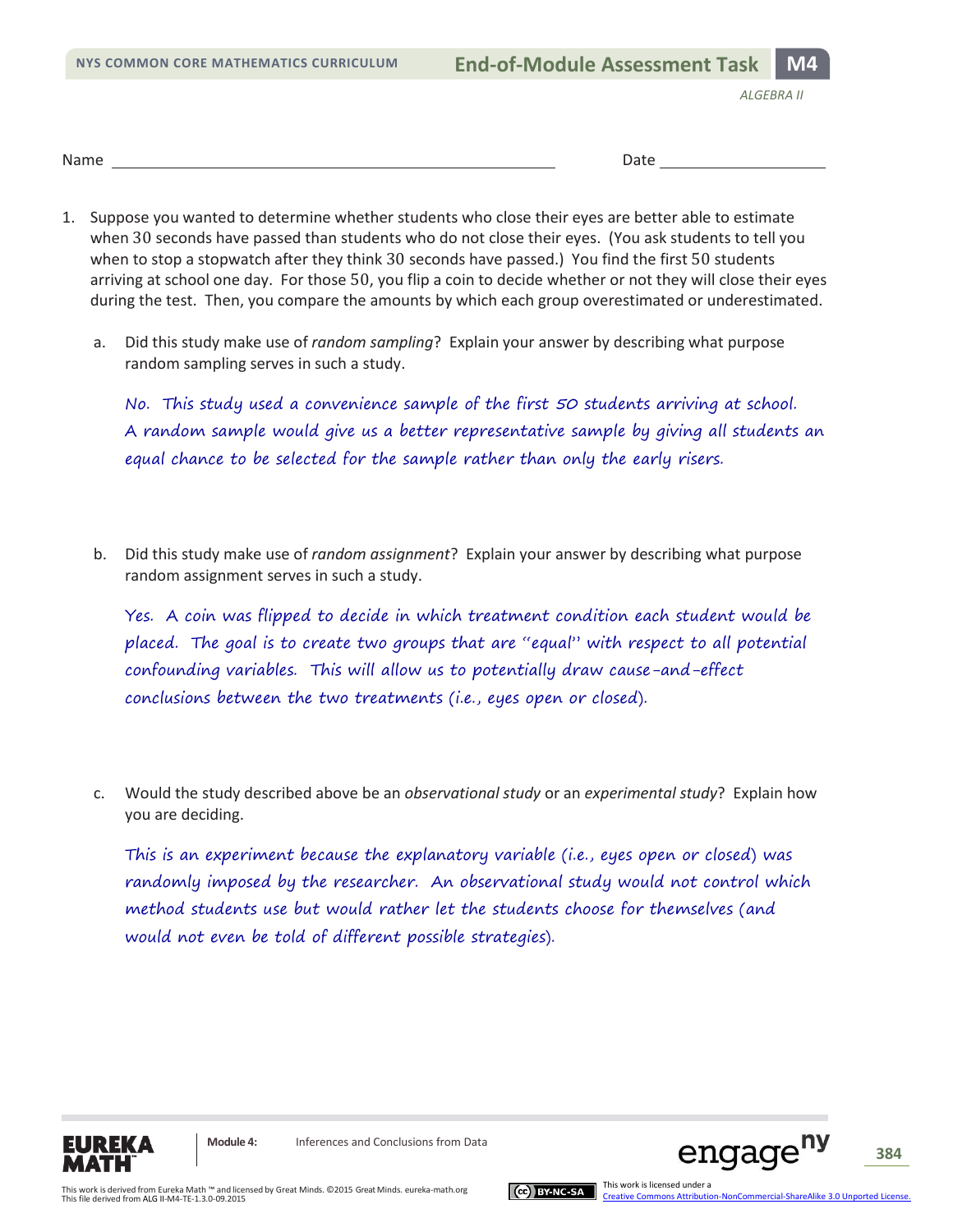2. A Gallup poll conducted July 10–14, 2013, asked a random sample of U.S. adults: "How much attention do you pay to the nutritional information that is printed on restaurant menus or posted in restaurants, including calories and sugar and fat content?" The sample results were that 43% of the respondents said they pay a "fair amount" or a "great deal" of attention. Suppose there had been 500 people in the study.

The following graph displays the results from 1,000 random samples (each with sample size 500) from a very large population where 50% of the respondents "pay some attention" and 50% "pay little or no attention."



a. Based on the simulation results above, are the sample data (43% responding "pay some attention") consistent with the simulation? In other words, do these results cause you to question whether the population is 50/50 on this issue? Explain.

We see very few of the simulated sample proportions around 0.43. It falls in the tail of the distribution. So, this unusual outcome would lead us to question whether the actual sample proportion came from a population that was 50/50 on the issue. It would be surprising to get a sample proportion as extreme as 0.43 if the population proportion was indeed 0.50.

b. Do you believe it is reasonable to generalize the results from this study to all U.S. adults? Explain.

The Gallup poll claims to have collected a random sample, so I would feel comfortable generalizing these results to U.S. adults.



**Module 4:** Inferences and Conclusions from Data



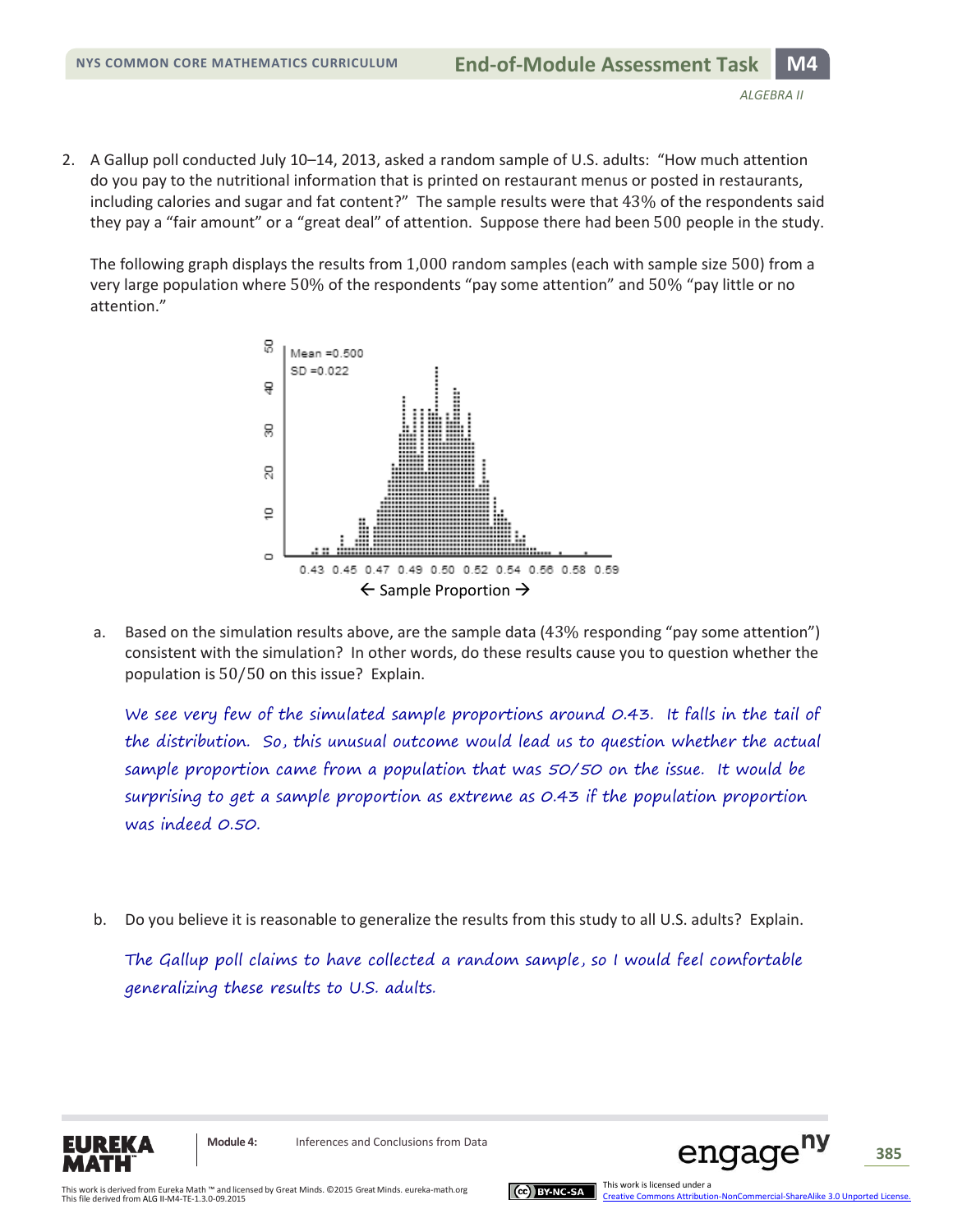Suppose Gallup plans to conduct a new poll of a random sample of 1,000 U.S. adults on an issue where the population is evenly split between two responses. The following graph displays the results from 2,000 random samples (each with sample size of 1,000) from such a population.



c. Based on these simulation results, estimate the expected margin of error for the Gallup poll. Explain how you developed your estimate.

The standard deviation of the simulated sample proportions is approximately 0.016. So, the approximate margin of error is two standard deviations or about 0.032.

d. Suppose the study used a sample size of 2,000 instead of 1,000. Would you expect the margin of error to be larger or smaller?

A larger sample size should lead to a smaller margin of error.





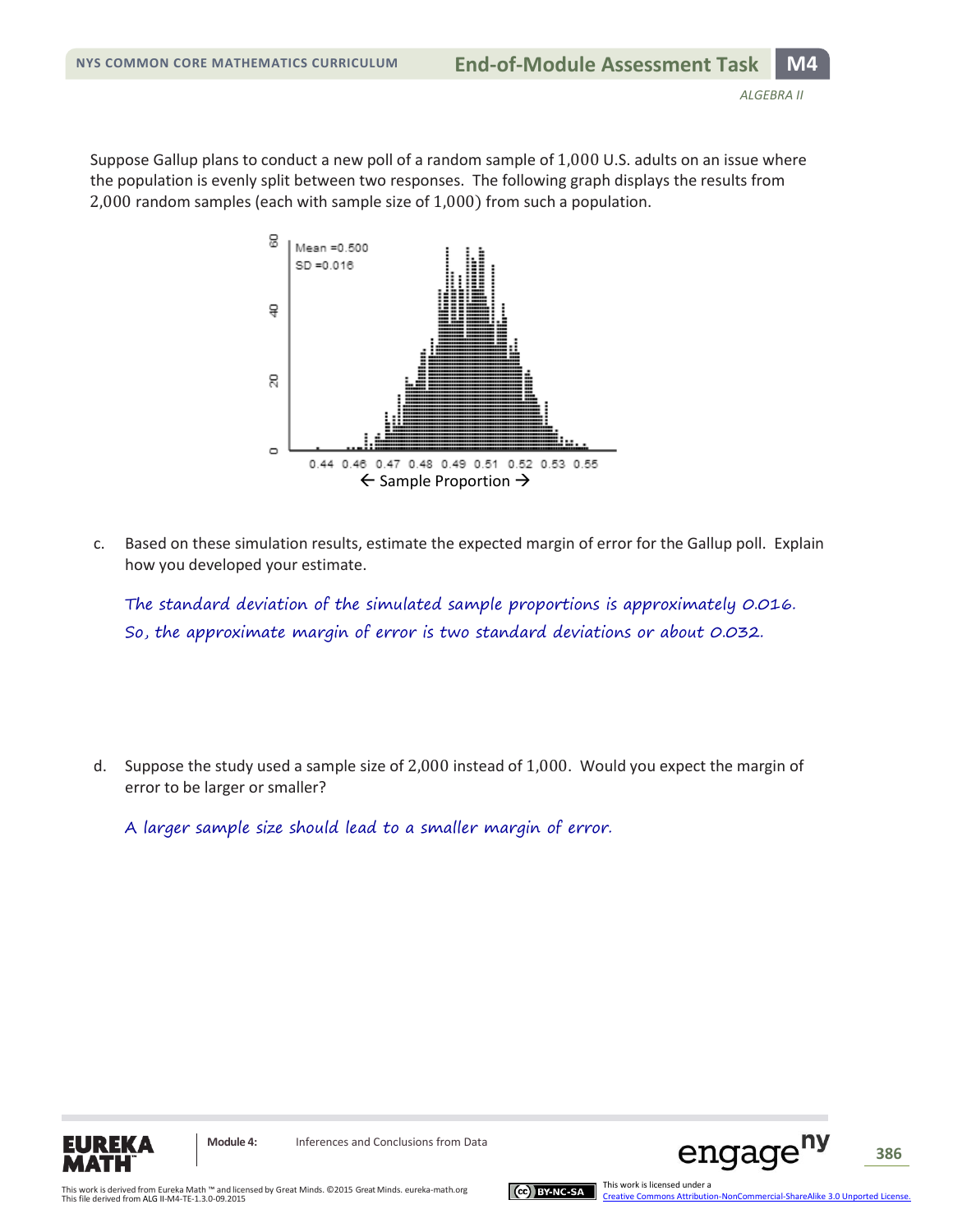3. A randomized experiment compared the reaction time (in milliseconds) for subjects who had been sleep deprived (group 1) and subjects who had not (group 2).



a. Based on the above output, for which group would it be more reasonable to use a normal curve to model the reaction time distribution? Justify your choice.

Group 2 . The observations for group 2 appear to be more symmetric and mound shaped. Group 1 does not appear to be symmetric.

b. The difference in means is  $14.38 - 9.50 = 4.88$ . One of the researchers claims that the reaction time if you are sleep deprived is 5 ms greater than the reaction time if you are not sleep deprived. Explain one reason why this claim is potentially misleading.

The researcher is generalizing from the observed difference in means. It's possible that the actual difference in means is a bit smaller than 5. The researcher is also comparing reaction times rather than reflecting the conclusion as a comparison of means.

c. Describe how to carry out a simulation analysis to determine whether the mean reaction time for group 1 is significantly larger than the mean reaction time for group 2.

You could put all of the reaction times on index cards and then shuffle the cards and randomly deal them to two groups, one with 21 cards and one with 26 cards. You could also put the response values in a list and then flip a coin to put "group 1" or "group 2" by each value until you fill one of the groups.

Then, calculate the difference in the mean reaction time of the two groups.

Repeat this many times, and see how often the difference is as large as or larger than 4.88.